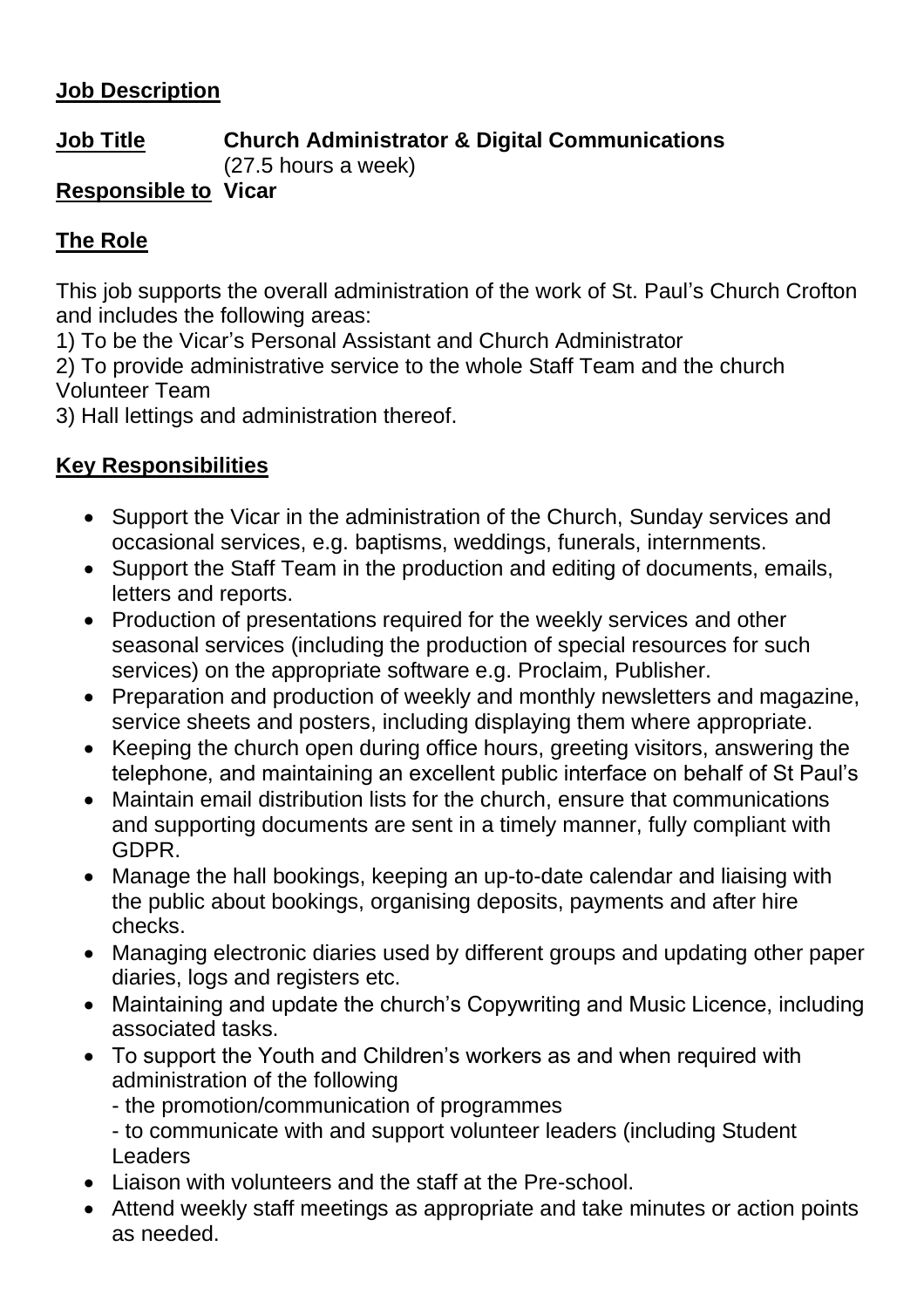- Take responsibility for specified tasks such as ensuring registers for groups are centrally maintained and in agreement with the Youth and Children Coordinator, Health and Safety in all areas of work and to contribute to risk assessments, as necessary.
- To facilitate and oversee the documentation side of residential and trips organised by St. Paul's that are off site and agreed with Vicar, including the Risk assessments, Health & Safety Checks and the general planning and preparation required to undertake these activities.
- Liaising with and assist relevant teams to procure content for internal or external communication via the church website and social media platforms, ensuring content information is kept up to date.
- To use appropriate social media mediums for communication e.g. emails, event bookings, social media campaigns etc., assist in data collection on different platforms to help identify areas of development and change in relation to communication, for the organisation.
- Undertake any other duties in line with aims of the role and in discussion with those they are responsible to.

# **Personal attributes & strengths**

- Administrative professional able to bring flexibility, efficiency and initiative
- Able to set priorities, good time management and organisational ability
- Attention to detail, good forward planning and problem-solving skills
- Ability to work independently and part of a team, collaborate well with others, natural relationship builder
- Good understanding of digital communications tools across social media platforms
- Able to maintain confidentiality

# **Key skills**

**Essential** 

- Excellent written and verbal communication skills
- To perform this job successfully the candidate must also be proficient in the full suite of Microsoft Office
- Experience in and good knowledge of social media, website administration, email systems, publication layout and design. Some technical skills can be acquired on the job through training e.g. specific worship presentation software

Desirable

- Experience of using Microsoft Publisher, WordPress (or similar)
- A sympathetic understanding of the Christian faith.

Salary: £11.80/hour, 5 days a week (27.5 hours) with holiday entitlement

This is an office based role at St Paul's Church Crofton.